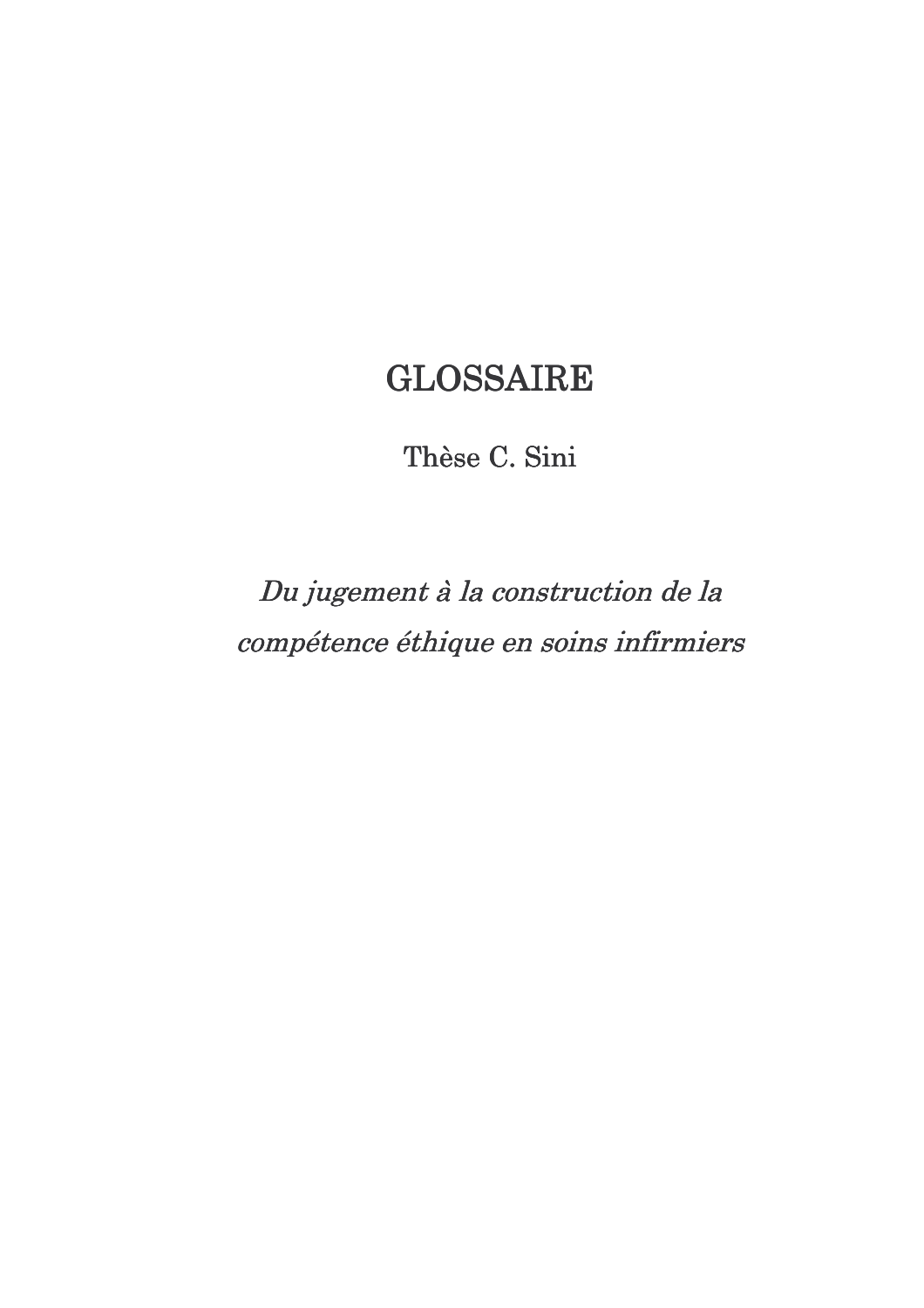#### Accréditation

L'accréditation est une procédure d'évaluation externe à un établissement de santé, effectuée par des professionnels indépendants de l'établissement et de ses organismes de tutelle, évaluant l'ensemble de son fonctionnement et de ses pratiques. Elle vise à assurer la sécurité et la qualité des soins donnés au malade et à promouvoir une politique de développement continu de la qualité au sein des établissements de santé.

L'organisme accréditeur établit avec les professionnels du système de santé, des référentiels pour apprécier les structures, les procédures et les résultats en termes de gain de santé et de satisfaction du patient.

En application de l'ordonnance du 24 avril 1996, cette procédure est conduite par l'Agence Nationale d'Accréditation et d'Évaluation en Santé.

#### Acte de soin

Expression qui représente le *quoi* et le *comment* du soin. C'est le soin tel qu'il est prodigué à la personne.

#### Art infirmier

Utilisation créatrice de la science infirmière qui englobe la relation interpersonnelle, le design du soin, la façon d'être de l'infirmière et qui fait appel à l'esthétique.

#### Assurance qualité

Ensemble des actions préétablies et systématiques pour donner la confiance appropriée en ce qu'un produit ou service satisfera aux exigences données relatives à la qualité (ISO8402).

#### Argument

Raisonnement visant à convaincre quelqu'un de la réalité ou de la valeur de quelque chose. Parmi les différents types d'arguments utilisés figurent les appels à l'autorité, les appels au consensus, les appels à l'intuition et le raisonnement dialectique (CII).

#### Autonomie

Principe éthique selon lequel l'on est tenu de permettre à chacun de déterminer lui-même ses propres plans et ses propres actions. Cela implique le respect de la liberté personnelle des individus et le respect des choix qu'ils opèrent sur la base de leurs propres valeurs ou croyances. (CII).

#### Cadre de prise de décision éthique

Modèle pour la prise de décision éthique, qui met l'accent sur les questions d'éthique et le raisonnement moral applicable en l'espèce. Il s'agit d'un procédé et d'une approche auquel (à laquelle on peut avoir recours pour prendre une décision éthique. (CII).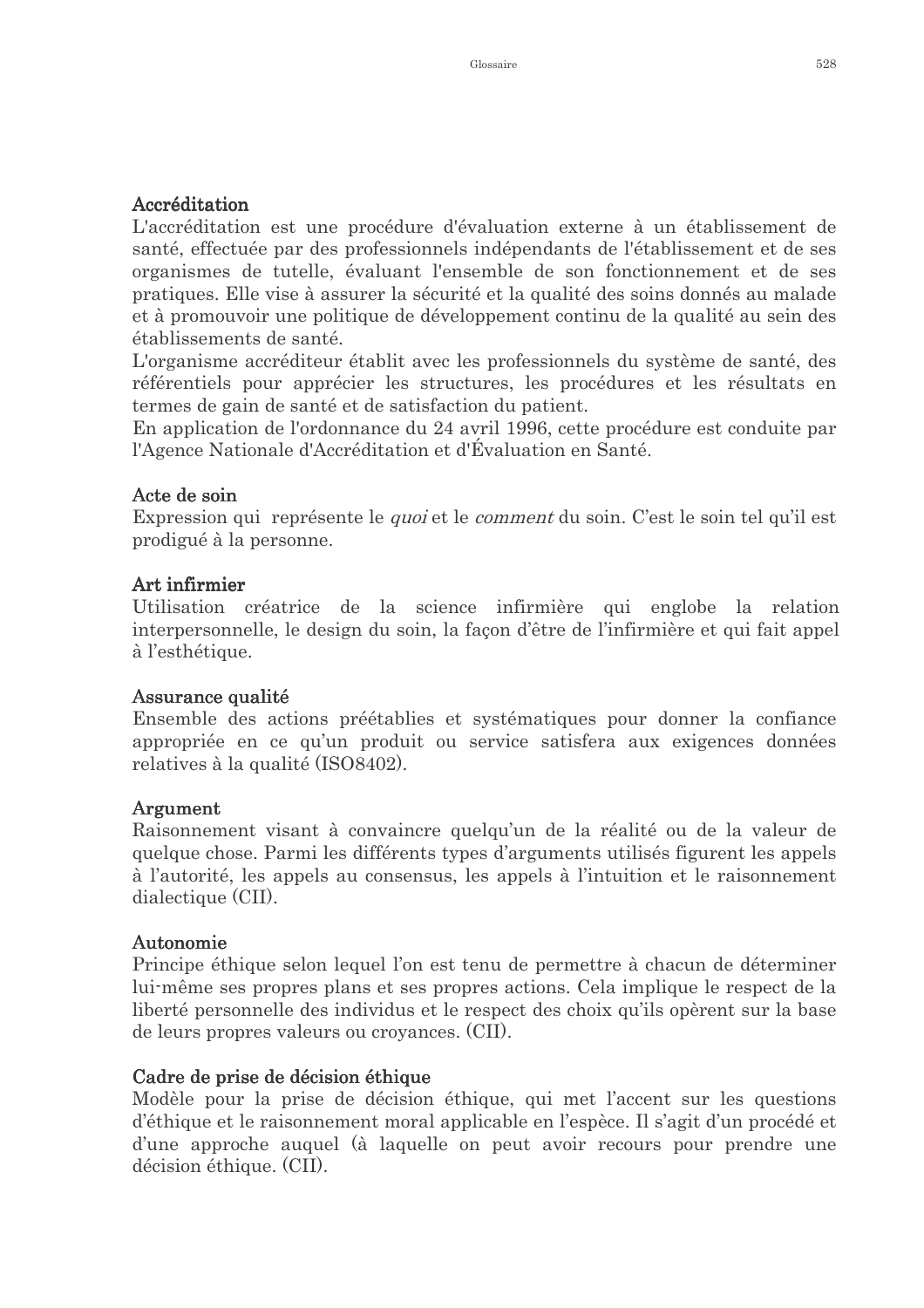#### Charte

Une charte est un écrit consignant des droits, des lois, des règles applicables à un groupe d'individus, à tous les citoyens d'un pays ou de plusieurs pays. Elle peut être :

- un document officiel, émanant d'instances officielles
- un document à caractère privé, une règle collective, élaborée par un groupe.

#### Circulaire

Une circulaire est généralement destinée à donner aux services administratifs une interprétation officielle des textes. Elle peut parfois contenir des décisions ou des prescriptions ne figurant ni dans la loi, ni dans les décrets, et intéressant cependant l'ensemble des citoyens.

#### **CII**

Conseil International des Infirmières, (International Council of Nurses) créé en 1899.

#### Complexe

Emprunté au latin complexus, fait d'éléments imbriqués. Composé de différents éléments hétérogènes.

#### Compétence

La compétence serait de pouvoir résoudre des problèmes nouveaux, imprévus, en sachant innovés afin de trouver le comportement le plus pertinent ou le plus juste possible à une situation contextuelle précise. Savoir agir, c'est savoir s'engager dans la relation, c'est intégrer des savoirs multiples pour les combiner afin de les finaliser dans l'action, c'est enfin et surtout avoir une autonomie professionnelle qui recherche le travail en réseau, qui permette de penser, d'agir et de comprendre ses propres valeurs tout en étant perpétuellement en permanence à l'écoute de ceux des autres.

#### Comptes à rendre

Expliquer ou justifier l'action réalisée et/ou les jugements opérés dans l'exercice d'une fonction particulière, *(CII)*.

#### Comportement éthique

Attitudes, actions et décisions d'ordre moral répondant à des règles et à des normes morales. (CII).

#### Confidentialité

Obligation éthique de respect du caractère secret ou privé de certaines informations personnelles et confidentielles. (CII).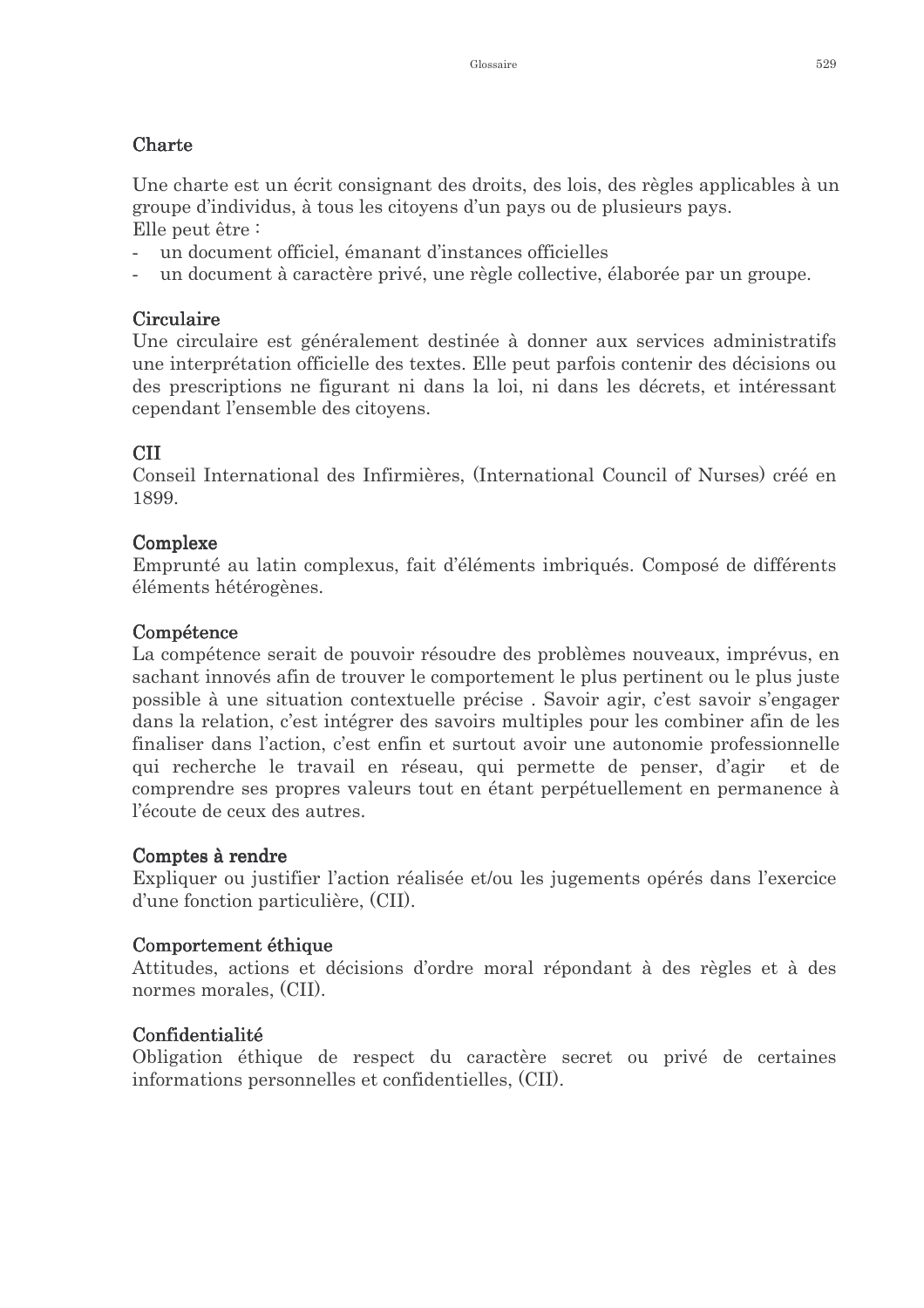#### Convention

Une convention est un accord conclu entre des personnes ou groupes de personnes ou encore entre Etats. Une convention internationale, pour entrer en vigueur, doit être ratifiée par chacun des Etats membres. Les Etats ayant signé s'engagent à mettre leur législation en harmonie avec les textes internationaux. Une convention a, en principe, un caractère obligatoire et un mécanisme de contrôle est intégré au texte pour vérifier son application.

#### Déclaration

En droit international, une Déclaration représente un texte d'orientation non contraignant. Elle n'a pas force de loi, ne comporte pas d0'obligation spécifique, n'engage pas les gouvernements.

La déclaration trace un cadre référentiel par des énoncés, des principes généraux, acceptés par les gouvernements. Elle a valeur de communication publique.

#### Décret

Acte pris par le chef de l'Etat ou par le Premier ministre généralement pour des matières ne relevant pas expressément d'une loi.

#### Dignité humaine

Supériorité de la condition humaine. Sens inné et profond du bien-être et de la valeur de la personne, (CII).

#### **Discipline**

Domaine d'investigation marqué d'une perspective unique, c'est-à-dire d'une façon distincte de regarder des phénomènes. Une discipline professionnelle recommande (se réfère à, se réclame de) des modes d'intervention pour la pratique (sciences infirmières, médecin, sciences sociales, etc.) contrairement à une discipline théorique qui décrit ou analyse des phénomènes à partir de modèles précis (philosophie, sociologie, etc.) sans intervenir, S. Kerouac.

#### Développement moral

Succession d'étapes au cours desquelles quelqu'un acquiert et développe ses capacités et compétences au raisonnement moral, (CII)...

#### Diagnostiquer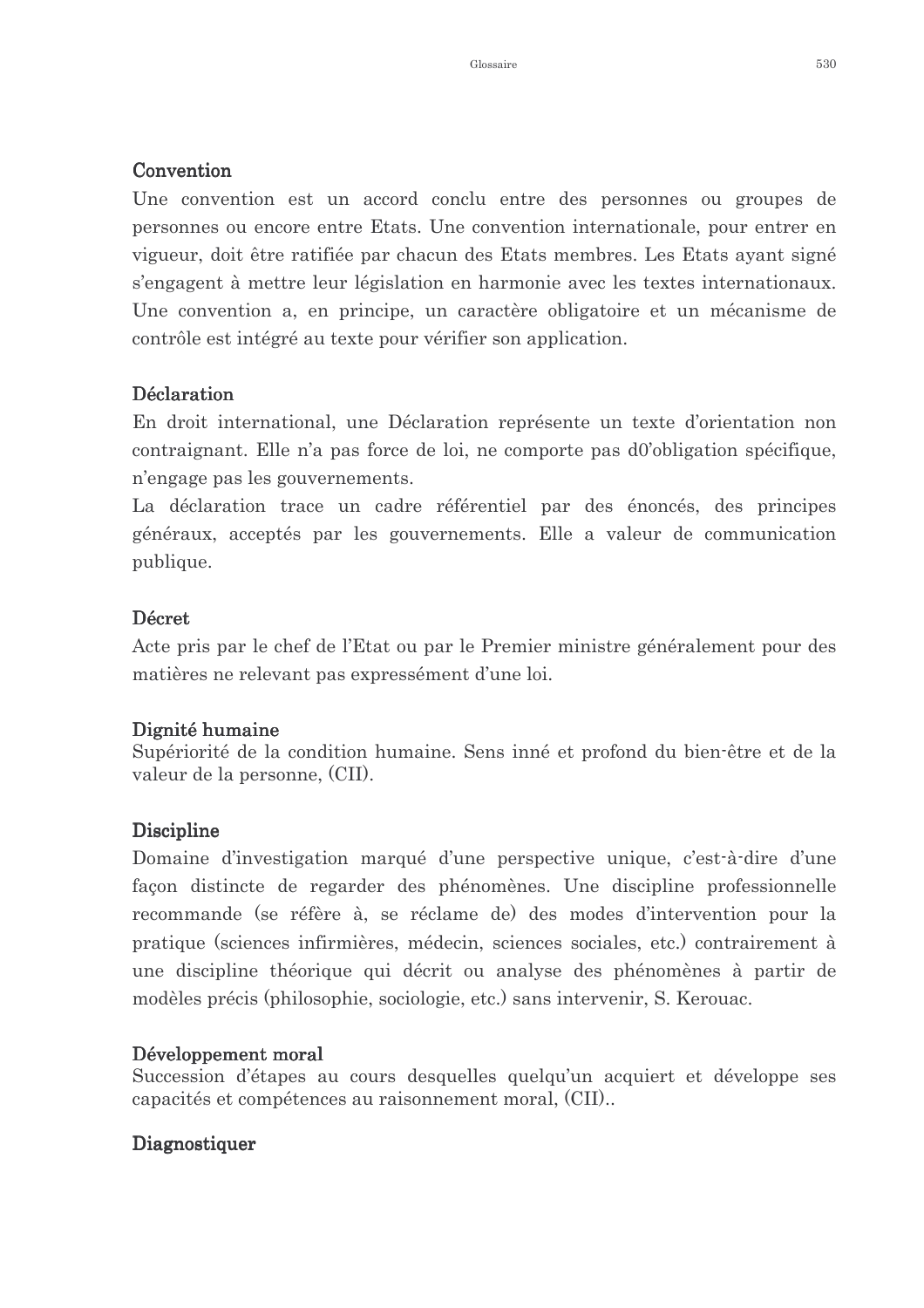C'est articuler un savoir qui se constuit avec des compétences reliées au raisonnement et à l'intuition, (C. Lambert).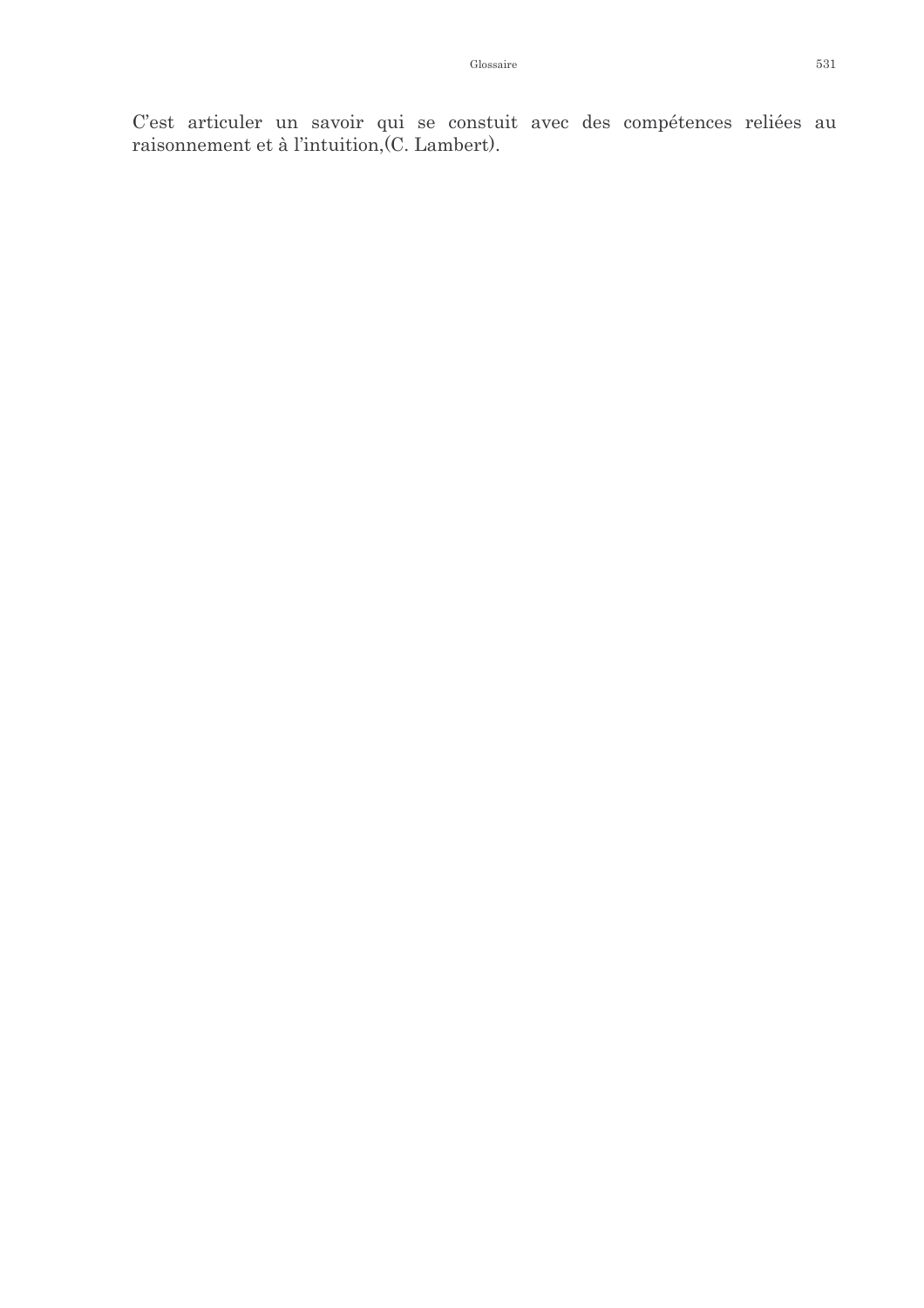#### **Droits**

Revendication justifiée. D'une manière générale ce qui est dû à quelqu'un.

- Les droits légaux sont des revendications valables reconnues par le système juridique.
- Les droits moraux sont des revendications valables dérivées des coutumes. des traditions et des idéaux, et qui peuvent être soutenues ou protégées par la loi.
- Le droit à la santé, revendication ou droit moralement justifié à être libéré de la maladie en général ou d'une maladie débilitante en particulier ou à être protégé contre toute maladie ou risque de maladie.
- Le droit négatif à la santé est le moral de ne pas voir sa santé mise en danger par les actes de l'autre.
- Le droit positif à la santé est le droit moral d'obtenir les ressources ou les services nécessaires pour faire en sorte que l'intéressée soit exempte de toute maladie en général ou de toute maladie débilitante en particulier.
- Le droit aux soins de santé est le droit positif et moral de bénéficier des biens et des services qui maintiendront et amélioreront l'état de santé de l'intéressée, quel que soit cet état.

### Emotivisme

Théorie éthique selon laquelle les jugements éthiques expriment les sentiments et les désirs de ceux qui les portent, (CII).

# **Ethique appliquée**

Recours aux théories de l'éthique ou aux méthodes d'analyse éthique pour étudier les problèmes d'éthique relatifs à l'exercice d'une profession, à l'utilisation de la technologie et à la détermination d'une politique de santé publique, (CII).

# **Ethique des soins infirmiers**

Analyse philosophique des phénomènes moraux qui interviennent dans la pratique des soins infirmiers, du langage moral et des fondements éthiques de la pratique des soins infirmiers, et des jugements éthiques formés par les infirmières. Il s'agit également d'un ensemble de propositions concernant les objectifs et le contenu normatif de la pratique des soins infirmiers.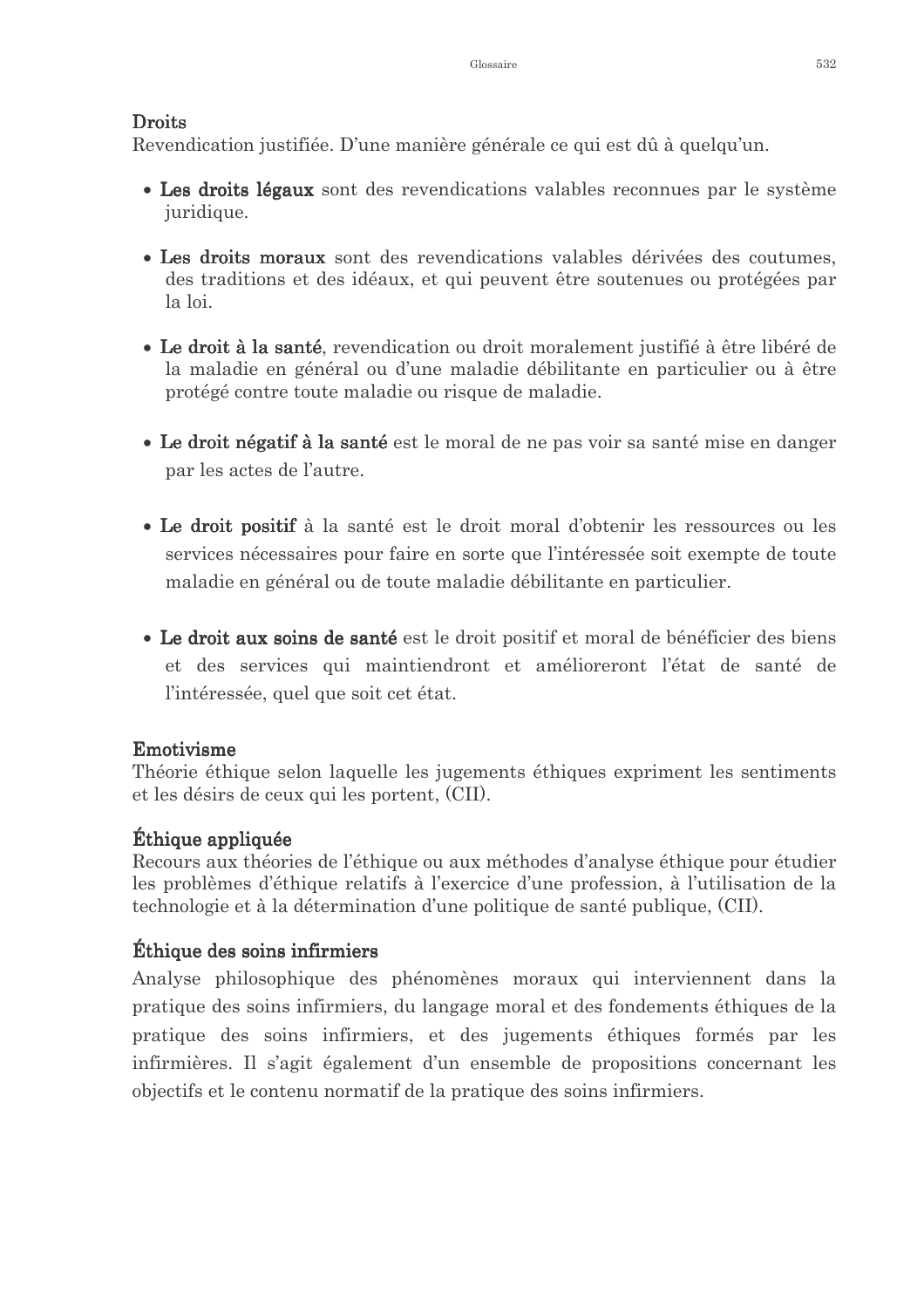#### • Éthique normative

Type de recherche ou de quête éthique consistant à examiner les normes ou les critères qui permettent de déterminer si tel ou tel comportement est correct ou erroné. En utilisant les théories éthiques telles que l'utilitarisme, le naturalisme, le formalisme et le pragmatisme, l'éthique normative soutient un système de règles et de principes moraux qui vont servir à déterminer si tel ou tel acte est correct ou erroné.

#### **Ethique non normative**  $\bullet$

Type de recherche ou de quête éthique consistant à étudier les phénomènes de croyances morales et de comportements moraux (éthique descriptive) ou à analyser le langage moral et les notions utilisées dans la recherche éthique et dans la logique de la justification morale (méta éthique) (CII).

#### Esthétique

Science du beau dans la nature et dans l'art ; l'une des formes du savoir infirmier qui correspond à l'art, (Carper).

#### Euthanasie

Acte consistant à tuer quelqu'un sans douleur, activement ou passivement, par pitié. L'euthanasie active consiste à tuer directement quelqu'un ou à mettre fin à ses jours par des méthodes telles que par exemple une injection. L'euthanasie passive consiste à retirer un dispositif de maintien en vie.

#### Idéal moral

Notion ou conception de la perfection ou de l'excellence morale. Situation possible et moralement souhaitable. (CII).

#### Intuitionnisme

Théorie éthique selon laquelle nos principes éthiques fondamentaux et nos jugements de valeurs sont intuitifs ou évidents de par eux-mêmes, en tant que tels. Les jugements éthiques peuvent être exacts ou erronés, mais ils ne sont pas factuels et ne peuvent pas être justifiés par l'observation empirique, l'argumentation ou le raisonnement. Ils ne se forment que par l'intuition, (CII).

#### Hédonisme

Théorie éthique selon laquelle le plaisir ou le bonheur passe avant toutes choses. (CII).

#### Incertitude morale

Situation dans laquelle la personne concernée reconnaît que des valeurs sont conflictuelles mais se sent incertaine quant à leur évaluation avec les autres ou se sent embarrassée par la situation ou bien encore ne dispose pas d'informations suffisamment complètes sur la situation. (CII).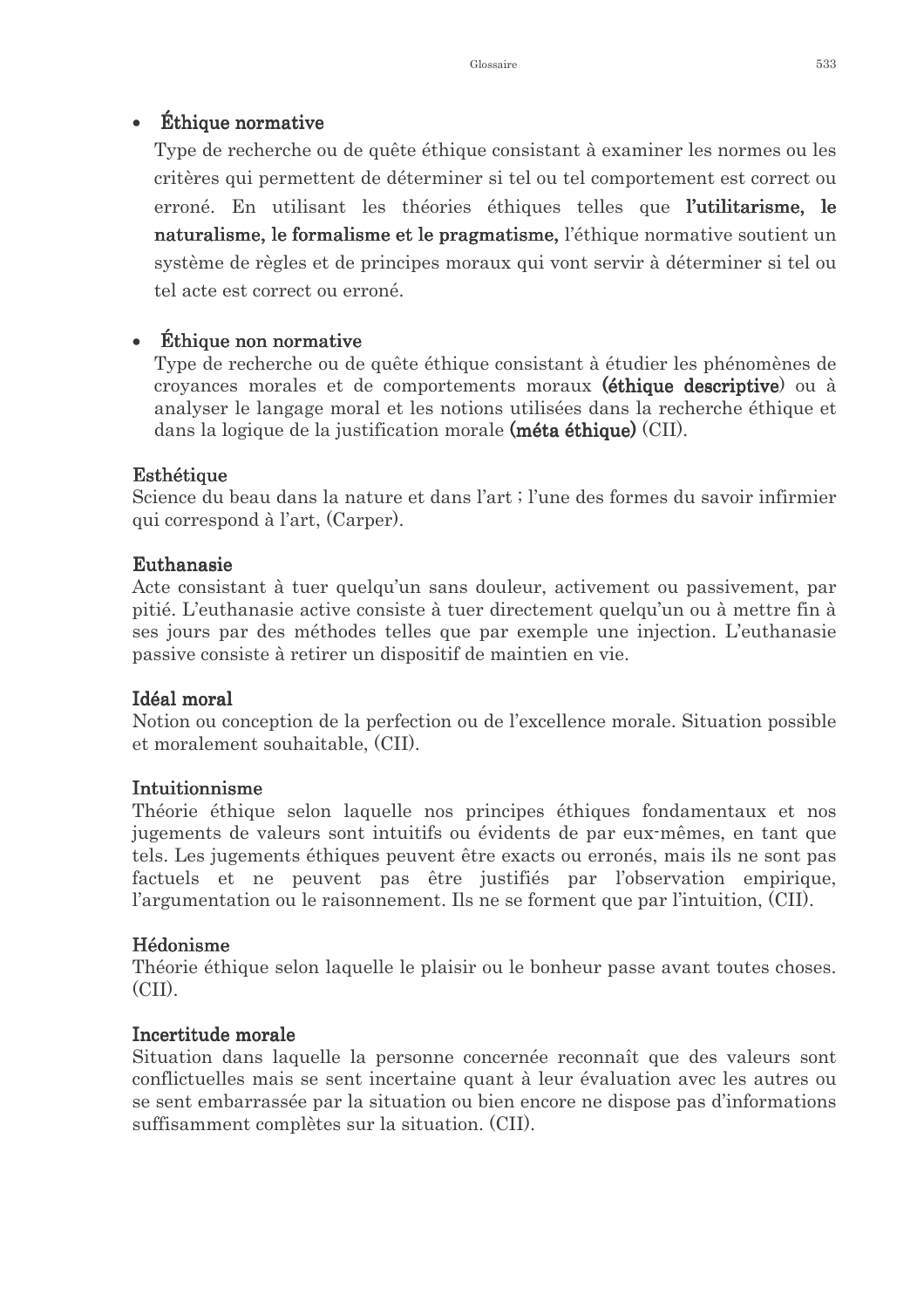#### Jugement

Faculté de l'esprit permettant de prendre position sur des choses qui ne font pas l'objet d'une connaissance immédiate certaine, ni d'une démonstration rigoureuse.

Décision rigoureuse par laquelle le contenu d'une assertion est posé à titre de vérité

### Libre-arbitre moral

Capacité à agir moralement/éthiquement de sa propre autorité morale, (CII).

## Loi

Texte ou décision voté par le Parlement, puis promulgué par le président de la République et publié au *Journal Official* pour son application.

La loi est applicable à tous. C'est une obligation de la vie sociale, son non-respect entraîne des sanctions.

L'entrée en vigueur de la loi n'est complète qu'après la promulgation des décrets d'application.

### Paternalisme

Le paternalisme consiste à passer outre aux choix ou aux actes individuels pour le bien de la personne concernée ou pour empêcher qu'il ne soit fait du mal à cette personne. Les actes paternalistes sont moralement justifiés lorsque le bénéfice que l'on peut en tirer pour la personne est grand et que les dangers évités sont importants, (CII).

### Pratique éthique

Ensemble des comportements, décisions et actes moraux, et des décisions éthiques d'une infirmière face à un conflit de valeurs morales.

### Principe éthique

Principe servant d'orientation générale (de guide) pour prendre des décisions éthiques et agir sur des bases morales. Exemples : L'autonomie, le souci de faire le bien, la justice, (CII).

### Problème éthique (ou question éthique)

Toute situation qui nécessite un débat éthique ou une prise de décision éthique ou qui implique un conflit de valeurs morales, (CII).

# Protocole

Descriptif de techniques à appliquer et/ou de consignes à observer.

# Qualité

Ensemble des caractéristiques d'une entité qui lui confèrent l'aptitude à satisfaire des besoins exprimés ou implicites (ISO8402).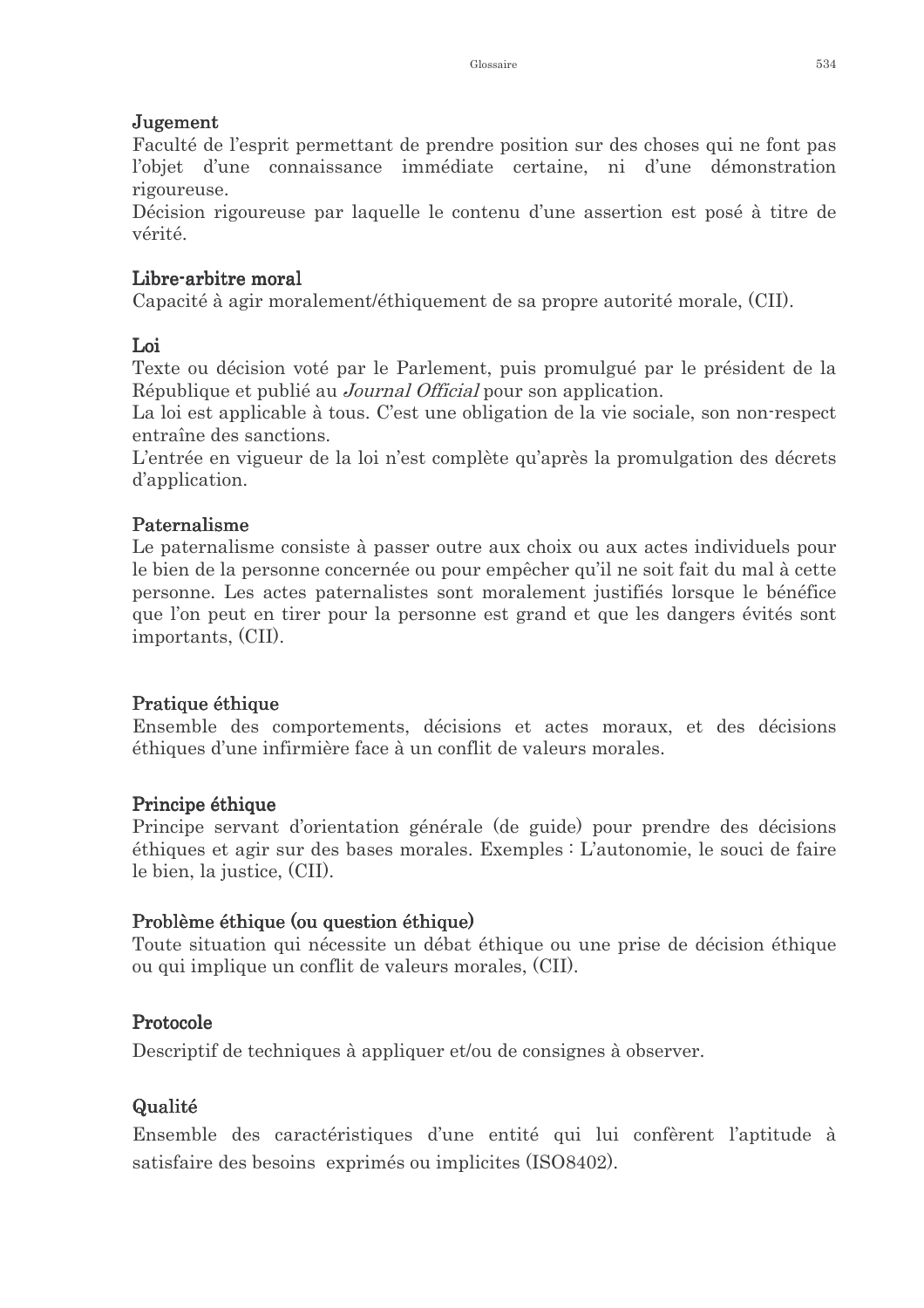#### Qualité des soins

Niveau auguel parviennent les organisations de santé, en termes d'augmentation de la probabilité des résultats souhaités pour les individus et les populations, et de compatibilité avec l'état des connaissances actuelles (ANAES).

#### Modèle conceptuel

Représentation abstraite qui explicite une perspective de la discipline infirmière, c'est-à-dire une conception qui guide la pratique, la recherche, la formation et la gestion de soins infirmiers. Le modèle conceptuel clarifie la contribution ou raison d'être des infirmières et le but du service qu'elle rendent à la population,,  $(Adam)$ 

#### Paradigme

Courant de pensée, façon de voir et de comprendre le monde qui influence le développement des savoirs et des savoir-faire au sein des disciplines.

#### Phénoménologie

Approche et méthode de recherche qui permet d'explorer et de décrire un phénomène tel qu'il apparaît à la conscience de la personne qui en fait l'expérience. Le chercheur prend conscience de ce qui est tenu pour acquis au sujet du phénomène et le met entre parenthèses afin d'avoir accès à son essence et à sa signification. (S. Kerouac).

#### Raisonnement moral

Processus cognitif consistant à choisir parmi ses propres valeurs en vue de prendre ensuite une décision quant au comportement moral à adopter. Ce processus intervient après une reconnaissance des valeurs et du conflit de valeurs en jeu (sensibilité éthique) et il conduit habituellement à la formation d'un jugement ou à la réalisation d'une action, (CII).

#### Recommandation

La recommandation est un ensemble de conseils, d'indications, de solutions, d'avis ou de procédure à suivre. Une recommandation a une valeur essentiellement morale car elle n'implique jamais d'obligation légale.

#### Sensibilité éthique

Capacité à reconnaître des valeurs et à discerner un conflit de valeurs, (CII).

#### Suicide assisté